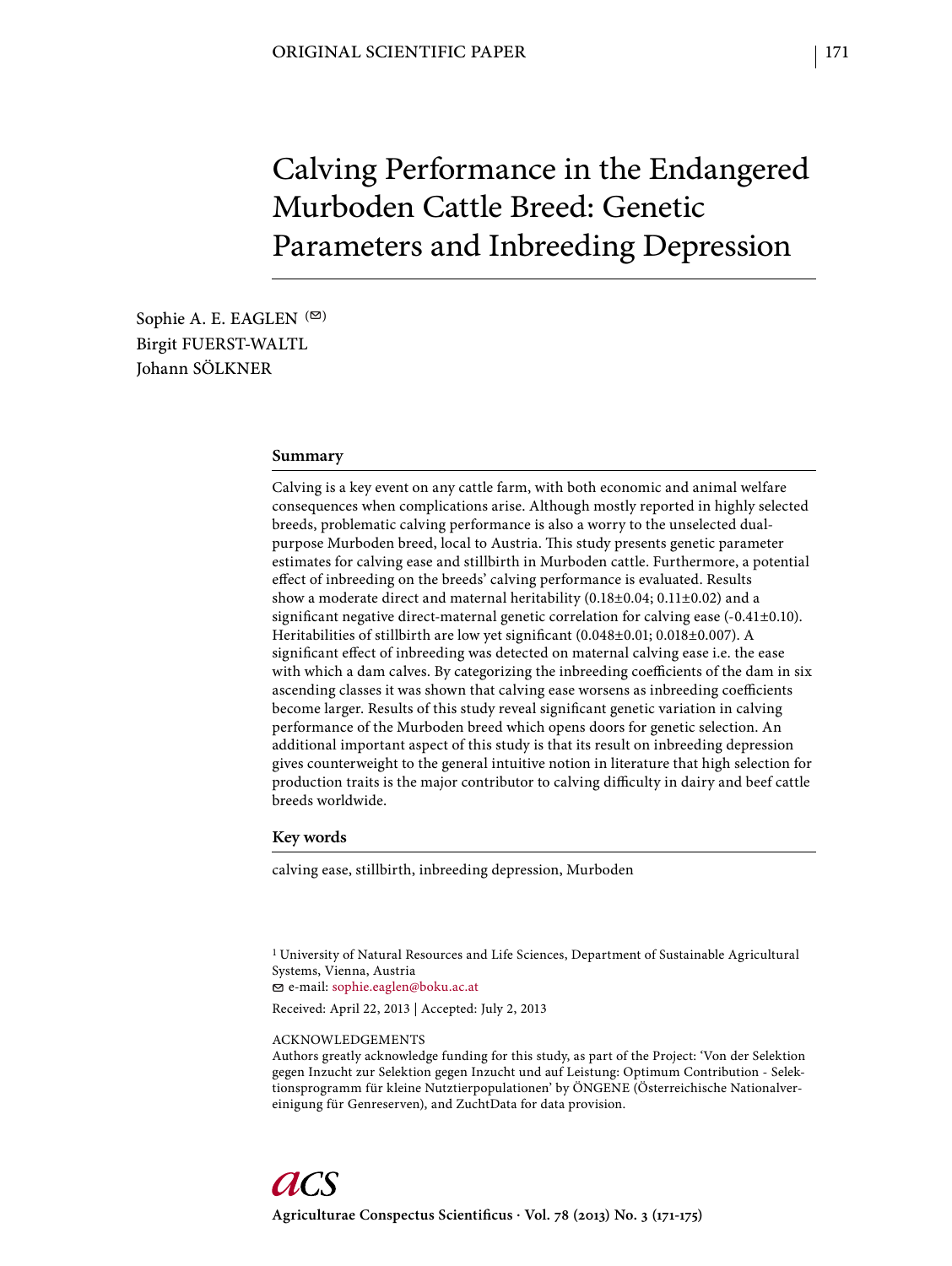#### **Aim**

For a number of years, Austrian Farmers of the local Murboden cattle breed have been following a strict compulsory mating advice programme which is supported by state subsidies and organised by the Austrian Association for Rare Endangered Breeds (ÖNGENE 2008). By restricting the co-ancestry between mates, inbreeding coefficients of the next generation are kept low which consequently ensures a decrease in inbreeding rate and an increase in effective population size. Success of the programme is demonstrated by the fact that the effective population size of the Murboden population has grown considerably. Actually, the population has grown to such a size that, alongside mating on low co-ancestry, the estimation of breeding values and thus genetic selection has become a possibility.

Murboden farmers mainly express interest for genetically improving calving performance in their breed, despite that it is mostly kept for beef (ÖNGENE, 2008). Calving is a key event on any cattle farm with consequences of poor calving extending from high veterinary costs to reduced performance, compromised animal welfare and even the loss of individuals (Eaglen et al., 2011). Currently, high prevalence of difficult calving is identified in beef and dairy cattle breeds worldwide (Ramirez-Valverde et al., 2001; Eaglen et al. 2011). As a consequence, most large dairy cattle breeds publish estimated breeding values for both calving ease (CE) and stillbirth (SB) (Interbull, 2013). This study however shows that calving problems are not limited to large cattle breeds which undergo intensive selection. A first attempt to estimate genetic parameters for CE, SB and gestation length in Murboden was carried out by Manatrinon et al. (2009). However, at this time only a restricted number of records was available. This study attempts to estimate the genetic parameters for calving performance for a second time, using the current much larger dataset. Additionally, this study considers a potential influence of inbreeding on calving performance thereby addressing the paucity on studies assessing calving performance problems from a different angle than the one most commonly taken in literature: high selection on production traits.

### **Material and methods**

25,154 Murboden calving records were provided by ZuchtData EDV-Dienstleistungen GmbH, Vienna, Austria and collected between 2000 and 2013. The raw dataset consisted of in total records representing 737 herds. Data contained records from 737 herds, offspring of 845 sires and 7267 dams and grand off-

|  |  |  |  | Table 1. Calving ease and stillbirth frequencies |
|--|--|--|--|--------------------------------------------------|
|--|--|--|--|--------------------------------------------------|

|              | Frequencies |              |               |           |
|--------------|-------------|--------------|---------------|-----------|
|              | All calves  |              |               | Stillborn |
|              | Total       | $1st$ parity | $>1nd$ parity | calves    |
| 1. Easy      | 70.38%      | 57.16%       | 74.51%        | 47.09%    |
| 2. Normal    | 23.94%      | 31.20%       | 21.44%        | 24.60%    |
| 3. Difficult | 5.43%       | 10.91%       | 3.94%         | 26.05%    |
| 4. Caesarean | 0.25%       | 0.73%        | 0.11%         | 2.27%     |
| 0. Alive     | 96.7%       | 93.07%       | 97.75%        | 0%        |
| 1. Stillborn | 3.3%        | 6.93%        | 2.25%         | 100%      |

Approximately 50% of the records had a missing value for gestation length. Age of dam at calving ranged from a minimum of 16 months (1st parity) to a maximum of 162 months (10th parity). CE was recorded on a 5 grade scale, ascending in difficulty. The five CE categories were defined as: 1. Easy; 2. Normal; 3. Difficult; 4. Caesarean and 5. Embryotomy. As the last category, embryotomy, is likely caused by different genetic factors than the remaining categories, this category is dismissed from the study. SB is the calf performance trait which is most often associated with calving ease. Austria scores SB at birth, and mortality within 48 hours as different categories. Frequencies within these two categories however were too low for statistical analyses and categories were therefore merged according to the routine Austrian/ German genetic evaluation (Fürst and Fürst-Waltl, 2006). The final dataset consisted of 17,175 records, originating from 414 herds and representing 450 sires, 313 MGS and 5,919 dams, with an accompanying pedigree of  $\sim$  260,000 individuals (10 generations deep). In total, 3,955 of the calving records originated from first parity calvings. Table 1 presents the CE frequencies in the edited dataset alongside the SB frequencies and CE frequencies in the stillborn calves which demonstrates the strong phenotypic relationship between the two traits.

Both CE and SB are maternal traits, meaning that the phenotype is affected by both the calf (direct effect, ease of birth) and the dam (maternal effect, ease of calving). Both the direct and maternal effect consist of an environmental and genetic component. The direct-maternal genetic covariance represents the genetic relationship between an animal's ease of birth (as a calf) and ease of calving (as a dam, when female). Variance components were estimated with a linear bivariate animal model using ASREML (Gilmour et al., 2006).

$$
\begin{bmatrix} \mathbf{y}_{1} \\ \mathbf{y}_{2} \end{bmatrix} = \begin{bmatrix} \mathbf{X}_{1} & 0 \\ 0 & \mathbf{X}_{2} \end{bmatrix} \begin{bmatrix} \mathbf{b}_{1} \\ \mathbf{b}_{2} \end{bmatrix} + \begin{bmatrix} \mathbf{Z}_{d-1} & 0 \\ 0 & \mathbf{Z}_{d-2} \end{bmatrix} \begin{bmatrix} \mathbf{a}_{d-1} \\ \mathbf{a}_{d-2} \end{bmatrix} + \begin{bmatrix} \mathbf{Z}_{m-1} & 0 \\ 0 & \mathbf{Z}_{m-2} \end{bmatrix} \begin{bmatrix} \mathbf{a}_{m-1} \\ \mathbf{a}_{m-2} \end{bmatrix} + \begin{bmatrix} \mathbf{Z}_{hy} & 0 \\ 0 & \mathbf{Z}_{hy} \end{bmatrix} \begin{bmatrix} \mathbf{h}_{hy-1} \\ \mathbf{h}_{hy-2} \end{bmatrix} + \begin{bmatrix} \mathbf{p} \mathbf{e}_{1} \\ \mathbf{p} \mathbf{e}_{2} \end{bmatrix} + \begin{bmatrix} \mathbf{e}_{1} \\ \mathbf{e}_{2} \end{bmatrix}
$$

spring of in total 414 maternal grandsires (MGS). Data were checked on inconsistencies and apparent errors in SAS v9.1 (SAS Institute, 2006) and restricted to single births only, representing parities 1-10. Contemporary groups were restricted to a minimum number of 3 records/sire, 3 records/MGS and 3 records/ herd\*year. Records showing a gestation length of >299 days were discarded to avoid the risk of recording errors and confusion between parities. The minimum gestation length recorded was 267 days. Potential abortions were therefore considered unlikely.

where, **yi** is a vector representing the observations for CE and SB respectively;  $X_i$ ,  $Z_{d_i}$ ,  $Z_{m_i}$  and  $Z_{hy_i}$  are known incidence matrices for non-genetic, and direct and maternal genetic and herdyear effects, respectively;  $\mathbf{b}_i$  is a vector of non-genetic effects,  $\mathbf{a}_{\text{d}\_{i}}$ is a vector of the random direct additive-genetic effects of the calf (sire),  $\mathbf{a}_{m-i}$  is a vector of the random maternal additive-genetic effects of the dam (maternal grandsire),  $\mathbf{h}_{\text{hy}\_1}$  is a vector of random herd-year effects and, **pe** is a vector of permanent environmental effects and **e** is a vector of residuals. Vectors  $a_{d-i}$  and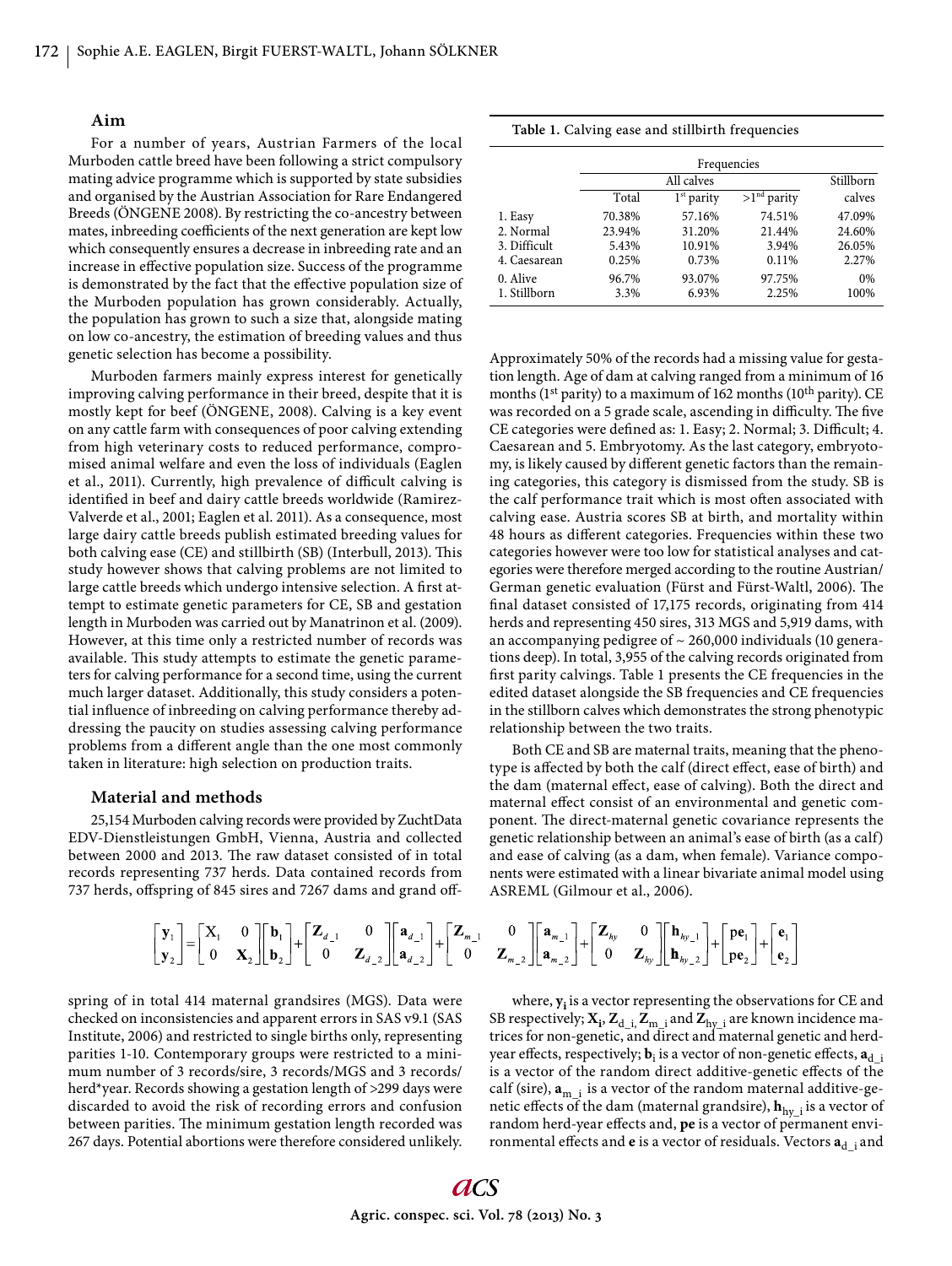$\mathbf{a}_{m-i}$  were assumed to follow a multivariate normal distribution, with  $MVN(0, G = G_0 \otimes A)$  where,  $G_0$  was a 4 x 4 direct-maternal (S-MGS) variance-covariance matrix,  $\otimes$  is the Kronecker product of matrices, and **A** was the relationship matrix.

Residuals,  $e_i$ , and permanent environmental effects,  $pe_i$ , were assumed to be MVN(0,  $\mathbf{R}_\mathrm{e}\,\sigma^2_\mathrm{e}$ ), and MVN(0,  $\mathbf{R}_\mathrm{pe}\,\sigma^2_\mathrm{pe}$ ), where  $\mathbf{R}_\mathrm{e}$ and  $\mathbf{R}_{\text{pe}}$  denote the residual and permanent environmental 2 x 2 variance covariance matrices and  $\sigma_e^2$  and  $\sigma_{pe}^2$  were the residual variance and permanent environmental variance. Non-genetic effects in the model included sex of the calf, sex of the calf\*parity interaction, year and month of calving, year\*month of calving interaction; age of the dam (months)\* parity interaction, and the interaction of herd\*year of calving treated as a random factor. Table 2 shows the inbreeding coefficients of calves, dams and sires in the dataset which were calculated by RelaX2 (Strandén and Vuori, 2006), ranging from 0 to 0.298. All inbreeding coefficients were fitted in the bivariate model as fixed effects to evaluate their effect on the phenotype. Figure 1 shows the decreasing inbreeding rate and increasing effective population size (Ne) of the Murboden population in the last decade.

**Table 2.** Level of inbreeding for calves, dams and sires in the dataset (n=17,175)

| Inbreeding                   | Proportion of individuals     |                                |                              |  |
|------------------------------|-------------------------------|--------------------------------|------------------------------|--|
| coefficient (F)              | Calves                        | Dams                           | <b>Sires</b>                 |  |
| $F = 0$                      | 21.37%                        | 48.16%                         | 52.13%                       |  |
| 0 < F < 0.0625               | 76.25%                        | 48.37%                         | 46.13%                       |  |
| $0.0625 \leq F \leq 0.125$   | 1.25%                         | 2.06%                          | 1.57%                        |  |
| $0.125 \leq F \leq 0.1875$   | 0.56%                         | 0.92%                          | 0.16%                        |  |
| $0.1875 \leq F \leq 0.25$    | 0.02%                         | 0.03%                          | $\Omega$                     |  |
| $F \geq 0.25$                | 0.55%                         | 0.45%                          | 0.02%                        |  |
| Mean $F \pm STD$<br>Min; Max | $0.0126 \pm 0.024$<br>0:0.298 | $0.00941 \pm 0.025$<br>0:0.289 | $0.0051 \pm 0.025$<br>0:0.25 |  |



#### **Figure 1.**

Diagrammatic representation of the mean inbreeding rate and effective population size per year of calving

# **Results and discussion**

#### **Genetic parameters**

Table 3 presents the estimated genetic parameters for CE and SB. The direct and maternal heritability of CE hence the heritability of 'ease of birth' and that of 'ease of calving' in the Murboden breed are both significantly different from 0 and are consistent with a well documented trend for CE heritabilities i.e. the maternal heritability is considerably lower than the direct heritability. Both estimated heritabilities are relatively high for the Murboden compared to for example the Holstein-Friesian breed (8% direct, 3% maternal, Eaglen et al., 2012). This is positive as genetic progress will be faster when the trait is selected upon. The heritabilities are however not out of range of estimates published in literature, especially for beef cattle (Ramirez-Valverde et al., 2001), which gives confidence in the analyses. The genetic direct-maternal correlation for CE is estimated at approximately -0.41±0.12. A negative direct-maternal genetic correlation is commonly found in CE and causes some concerns for selection. It primarily means that selection on solely the direct or maternal breeding value is discouraged as the total response to selection could be lower or even in the opposite direction as was intended (Eaglen et al., 2012). Instead, selection on a total breeding value i.e. direct+maternal is more sensible. Estimated parameters for SB are in the range of genetic parameters published in literature for this trait. Here, the maternal heritability *is* considerably smaller than the direct heritability, which is, again, a general trend shown for calving traits such as SB. Both heritabilities are however significantly different from zero. The direct heritability is on the higher side of the range generally reported for both dairy cattle breeds such as Holstein-Friesian, and beef breeds such as Hereford and Charolais despite the relatively moderate SB frequencies (Erikkson et al., 2004, Table 2). Genetic parameters estimated for the Austrian dual purpose breeds Fleckvieh and Brown Swiss show a direct heritability of 0.02 and a maternal heritability of 0.01 (Fuerst and Egger-

> Danner, 2003) The genetic covariance of stillbirth is notoriously difficult to estimate and values for the genetic correlation range from -1 to 1 in literature (Eaglen et al., 2012). This study is no exception showing a correlation of  $0.83\pm0.25$  that is not significantly different from 1 thus suggesting direct and maternal SB are the same trait. Genetic correlations between CE and SB show a strong postive genetic relationship between CE maternal and SB maternal (0.73±0.17), which would suggest that, genetically, an individual calving with more difficulty is genetically prone towards giving birth to a stillborn calf. The direct-direct genetic correlation between CE and SB is not significantly different from zero, which is contrary to most reports which support the hypothesis that a calf which is born more difficult is genetically prone to be stillborn. In the Murboden breed however, this relationship appears to be primarily phenotypic. A significant relationship was also detected between direct SB and maternal CE although this re-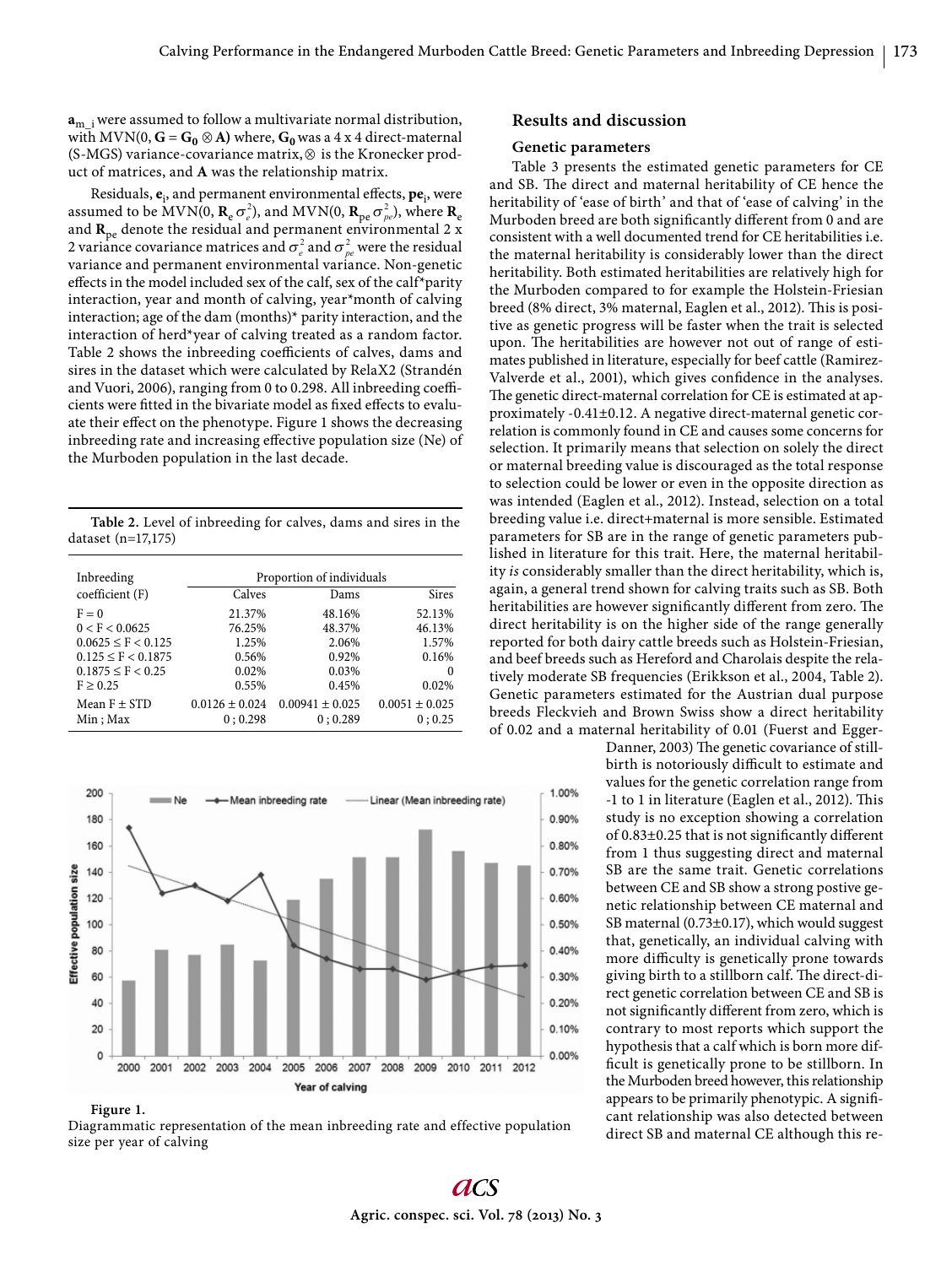**Table 3.** Estimated heritabilities (diagonal) and genetic correlations (off-diagonal) between calving ease (CE) and stillbirth (SB

|                                       | <b>CEd</b>                           | Cem                                                  | SBd | SBm            |
|---------------------------------------|--------------------------------------|------------------------------------------------------|-----|----------------|
| <b>Calving Ease</b><br>direct (CEd)   | $0.18 \pm 0.04*$                     |                                                      |     |                |
| <b>Calving Ease</b><br>maternal (CEm) | $-0.41 \pm 0.12$ * $0.11 \pm 0.02$ * |                                                      |     |                |
| Stillbirth direct<br>(SBd)            |                                      | $0.12 \pm 0.17$ $0.49 \pm 0.16^*$ $0.05 \pm 0.01^*$  |     |                |
| Stillbirth<br>maternal (SBm)          |                                      | $-0.03 \pm 0.22$ $0.73 \pm 0.17$ * $0.83 \pm 0.25$ * |     | $0.02 + 0.01*$ |

\*  $P < 0.05$ 

#### **Table 4.** Mean CE score per dam inbreeding category

| <b>Inbreeding Category</b>  | Mean Calving Ease Score± <sup>2</sup> |
|-----------------------------|---------------------------------------|
| 1. $(F^1 = 0)$              | $1.28 \pm 0.046^{\circ}$              |
| 2. $(0 < F < 0.0625)$       | $1.32 \pm 0.046^b$                    |
| 3. $(0.0625 \le F < 0.125)$ | $1.39 \pm 0.057$ <sup>c</sup>         |
| 4. $(0.125 \le F < 0.1875)$ | $1.47 \pm 0.068$ <sup>c</sup>         |
| 5. $(0.1875 \le F < 0.25)$  | $1.41 \pm 0.266$                      |
| 6. ( $F \ge 0.25$ )         | $1.25 \pm 0.126$                      |

<sup>1</sup> F=inbreeding coefficient; <sup>2</sup> Standard error of the mean;  $a$ ,b= P<0.05.

lationship is notoriously difficult to interpret i.e. a stillborn calf by default will not become an adult cow.

Comparison of the results from this study with the parameters estimated by Manatrinon et al. (2009) demonstrates the importance of increasing datasets for the estimation of genetic parameters (in particular maternal variances and covariances) for calf performance traits given their relatively low heritabilities.

# **Inbreeding depression**

Reduction of phenotypic performance due to inbreeding is termed inbreeding depression. In this study we have evaluated inbreeding depression in direct and maternal CE and SB. After having detected a significant effect of dam inbreeding on CE, fitted as a covariate (regression coeff: 0.75) we categorized the dam inbreeding coefficients into 6 categories following Table 2 and estimated mean CE score of inbreeding category by the PREDICT statement in ASREML. Table 4 shows a significant increase in CE score as inbreeding coefficients increase. 1% increase in dam inbreeding is associated with an increase of 0.55% in probability for a difficult calving. Or, individuals with an inbreeding coefficient between 6.25% and 12.5% show 5.5% more difficult calvings compared to non-inbred individuals. This percentage increases to 10.28% for individuals with inbreeding coefficients between 12.5% and 18.75%. Studies that attempt to quantify inbreeding depression on calving performance in beef cattle are rare and mainly limited to the Holstein-Friesian breed (McParland et al., 2007; Adamec et al., 1982). The effect found in this study on the Murboden is larger than reported for the Holstein-Friesian (McParland et al., 2007; Adamec et al., 1982) yet similar to the effect found in first parity Angus cattle

(McParland et al., 2008). Dam inbreeding did not significantly affect SB, which is slightly surprising as inbreeding increases the risk of recessive deleterious alleles to be co-expressed which has a well reported effect on functional traits such as SB (Adamec et al., 1982; McParland et al., 2007, 2008). It is possible however, given the low heritabilities of SB, that simply more data is needed to detect an effect of inbreeding on SB in the Murboden breed. Calf inbreeding nor sire inbreeding had a significant effect on either trait. This is supported by literature on calf inbreeding effects on CE (McParland et al., 2007, 2008).

# **Conclusions**

Calving performance in the Murboden is currently worrying. However, this study demonstrated that heritabilities of both calving ease and stillbirth are considerable. Hence, genetic progress will be relatively fast assuming the publication of estimated breeding values and the correct implementation of these. Dam inbreeding significantly affects calving ease and is likely to have been a contributor to the current high prevalence of difficult calvings. Implementation of mating advice programs that simultaneously restrict inbreeding rate and increase the genetic level of the next generation such as 'Optimum Contribution Selection' are thus likely to have a double positive effect on the reduction of calving problems within the Murboden breed.

### **References**

- Adamec, V., Cassell, B.G., Smith, E.P., and R.E. Pearson. (2006). Effects of inbreeding in the dam on dystocia and stillbirths in US Holsteins. Journal of Dairy Science 89:307-314
- Eaglen, S.A.E., Coffey, M.P., Woolliams, J.A., Mrode, R. and E. Wall. (2011). Effect of calving ease on the subsequent performance of dam and calf in UK Holstein-Friesian heifers. Journal of Dairy Science 94:5413–5423
- Eaglen, S.A.E., Coffey, M.P., Woolliams, J.A., and E. Wall. (2012). Evaluating alternate models to estimate genetic parameters of calving traits in UK Holstein-Friesian dairy cattle. Genetics Selection Evolution 44:23.
- Eriksson, S., Näsholm, A., Johansson, K., and J. Philipsson. (2004). Genetic parameters for calving difficulty, stillbirth, and birth weight for Hereford and Charolais at first and later parities. Journal of Animal Science 82:378-383
- Fuerst, C and C. Egger-Danner (2003). Multivariate genetic evaluation for calving ease and stillbirth in Austria and Germany. Interbull Bulletin 31:47-51
- Fürst C and Fuerst-Waltl B (2006) Breeding aspects of the calving process rate of stillbriths and longevity in dairy cattle. Züchtungsk 78, 365-83
- Gilmour A.R., Gullis B.R., Welham S.J., and Thompson R. (2006). ASReml User Guide Release 2.0. VSN International Ltd., Hemel Hempstead, UK
- Interbull (2012). Information on national evaluations providing data to the Interbull routine evaluation for calving traits, as provided by participating countries. [http://www-interbull.slu. se/national\_ges\_info2/framesida-ges.htm]
- Manatrinon, S., Fürst-Waltl, B., Baumung, R. (2009) Genetic parameters for calving ease, gestation length and stillbirth in three endangered Austrian blond cattle breeds. Archiv Tierzucht 52, 553-560
- Mc Parland, S., Kearney, J.F., Rath, M., and D.P. Berry. (2007). Inbreeding effects on milk production, calving performance, fertility and conformation in Irish Holstein-Friesians. Journal of Dairy Science 90:4411-4419